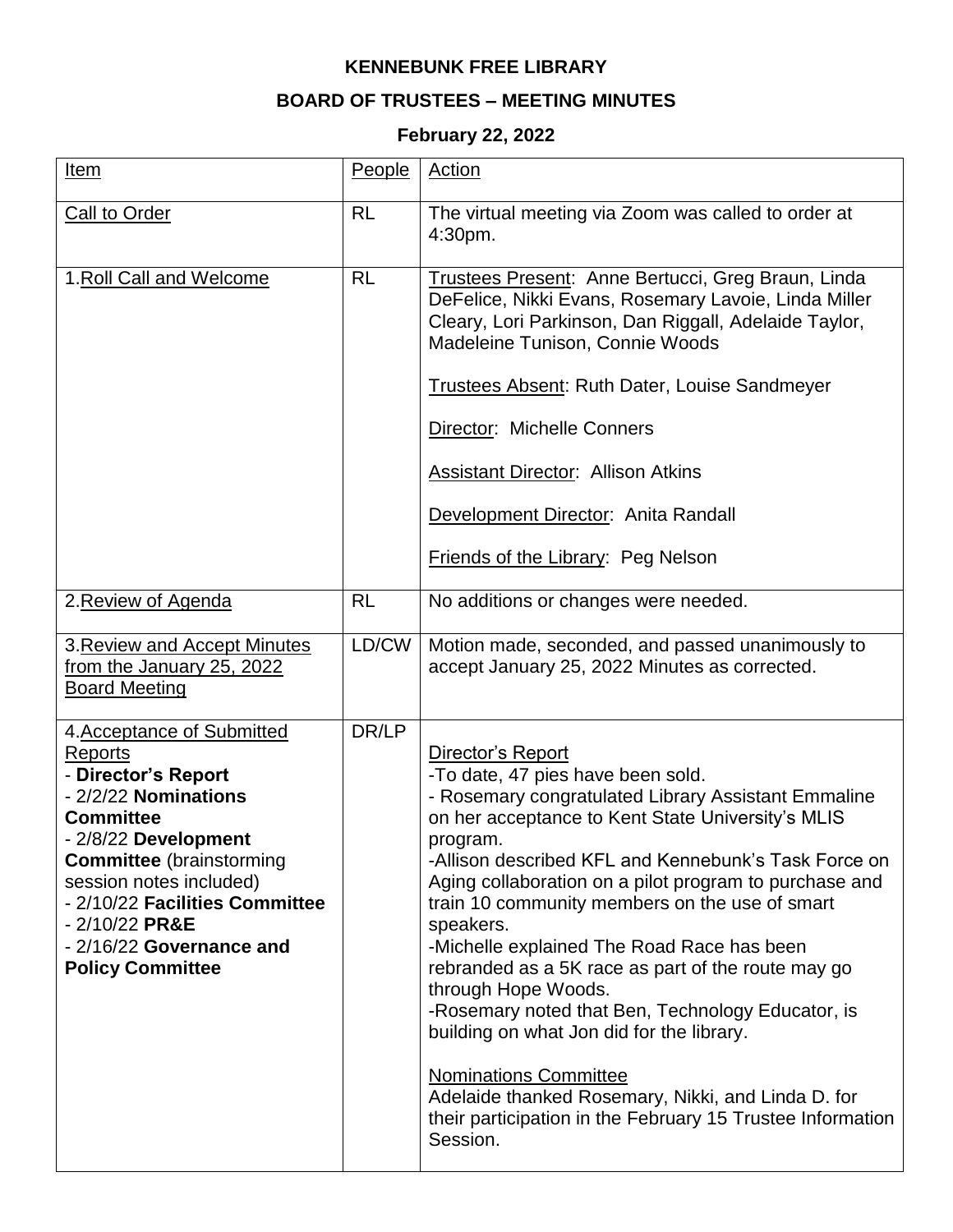|                                                                                                                                                            |           | <b>Development Committee</b><br>Dan conveyed the Development Committee is in<br>transitioning as a committee now that a Director of<br>Development has been hired.<br><b>Facilities Committee</b><br>Adelaide reported that the Facilities Committee would<br>report to the Board in March about their discussion<br>regarding what the perfect library would entail.<br>PR & E<br>Lori thanked Linda MC and KFL Administrative<br>Assistant Sarah for their help with March Madness prep.<br>March Madness auction will take place March 21-31.                                                                                                                                                                                                                                                           |
|------------------------------------------------------------------------------------------------------------------------------------------------------------|-----------|------------------------------------------------------------------------------------------------------------------------------------------------------------------------------------------------------------------------------------------------------------------------------------------------------------------------------------------------------------------------------------------------------------------------------------------------------------------------------------------------------------------------------------------------------------------------------------------------------------------------------------------------------------------------------------------------------------------------------------------------------------------------------------------------------------|
| 5. Report from Friends of the<br><u>Library</u>                                                                                                            | PN        | Peg told us about the success of the February Pop-Up<br>Book Sale in raising \$150, the work of the Book Sorting<br>Committee, and the use of Google calendar to<br>streamline book sorting scheduling.                                                                                                                                                                                                                                                                                                                                                                                                                                                                                                                                                                                                    |
| 6. Strategic Plan<br>- Director goal updated for 2021                                                                                                      | <b>RL</b> | Michelle noted that she updated the Director goals<br>through 2021 on the Strategic Plan.                                                                                                                                                                                                                                                                                                                                                                                                                                                                                                                                                                                                                                                                                                                  |
| 7. Old Business                                                                                                                                            | N/A       |                                                                                                                                                                                                                                                                                                                                                                                                                                                                                                                                                                                                                                                                                                                                                                                                            |
| 8. New Business<br>- Collection Policy and<br>Procedures (first reading)                                                                                   | LD        | -Michelle explained that Allison, Maria, Kate, Jon, and<br>she started reviewing the Collection Policy in the Fall of<br>2021 as a regular review, not as a reaction to the large<br>uptick in nationwide challenges.<br>-Linda D noted that G&P members had read collection<br>policies from libraries in ME, CA, NJ, and Texas.<br>-Greg observed that the KFL policy was consistent with<br>norms, processes, and procedures.<br>-Linda MC noted the similarity between RSU 21 and<br>KFL's first step in their respective policy's challenge<br>process.<br>-Michelle told us that in the past six years, two<br>challenges went through the full challenge process. She<br>said the policy was a great collaborative effort.<br>-The second reading and vote will take place at the<br>March meeting. |
| 9. Announcements and Other<br><u>Business</u><br>- Summary of Trustee<br><b>Information Session</b><br>- BOT Education Series: Review<br>of Strategic Plan | <b>RL</b> | The Trustee Information Session was a success with six<br>community members attending and asking questions.<br>Rosemary and Dan thanked Adelaide for her work on<br>creating and implementing the Information Session.<br>Adelaide urged us to conduct outreach to find potential<br>candidates. We will have three openings as of July<br>2022. Potential candidates will be invited to attend BOT<br>meetings.                                                                                                                                                                                                                                                                                                                                                                                           |